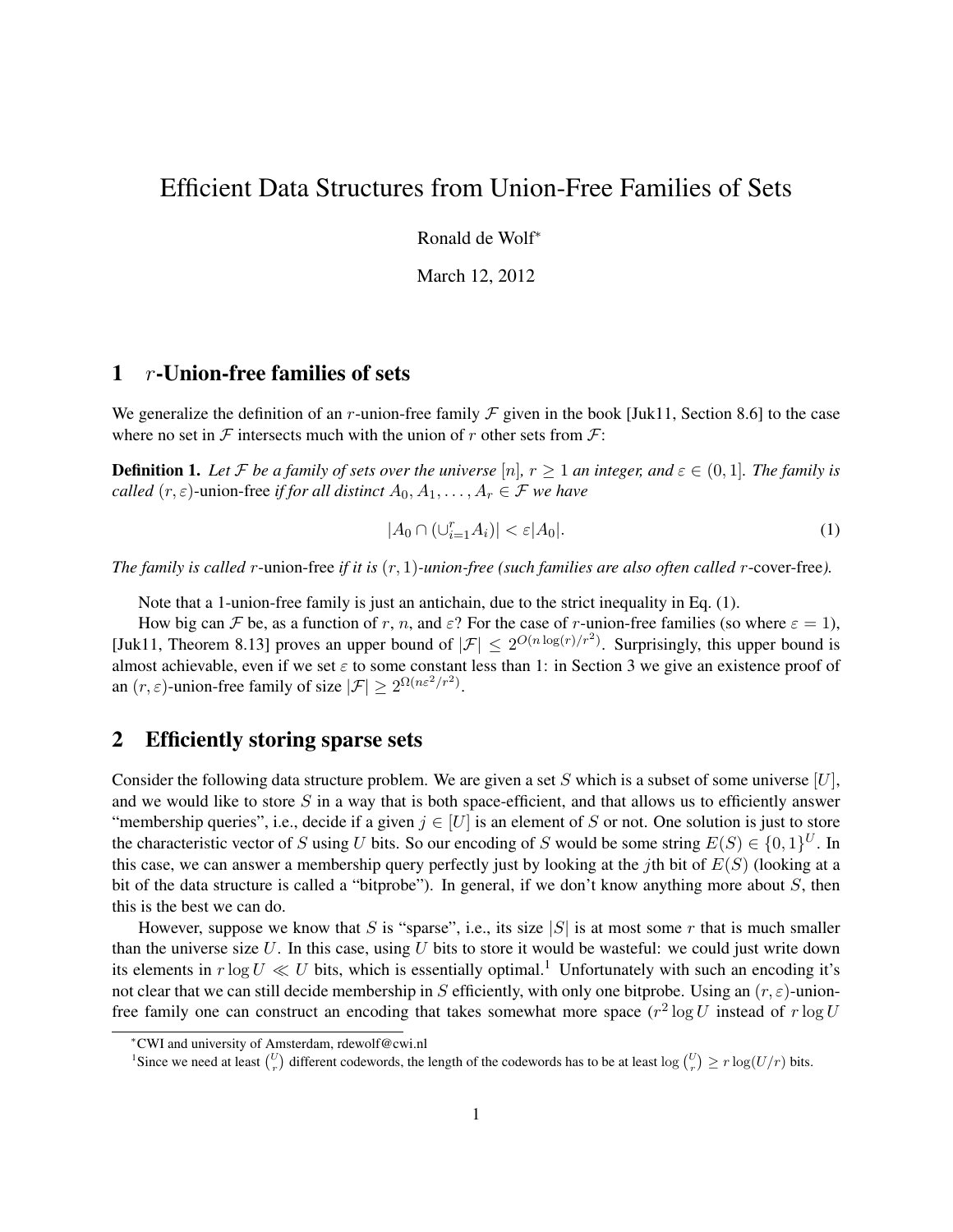bits), and that allows us to answer membership queries with success probability  $1 - \varepsilon$  using only one bitprobe [BMRV02].

So fix some allowed error probability  $\varepsilon$  and positive integer r, and take an  $(r, \varepsilon)$ -union-free family  $|\mathcal{F}| = \{A_1, \ldots, A_U\}$  over a universe [n]. By the result of Section 3, we can take  $n = O(r^2 \log U)^2$  Here's the data structure that we use: each  $S \subseteq [U]$  is encoded as an *n*-bit string  $E(S)$  as follows

**Encoding**: Let  $E(S) \in \{0, 1\}^n$  be the characteristic vector of the set  $\bigcup_{i \in S} A_i$ 

Here's how we can answer a membership query about a given element  $j \in [U]$  with 1 bitprobe:

**Query-answering**: Pick a uniformly random  $k \in A_j$ , and read and output the kth bit of  $E(S)$ .

Let's see how well this performs. First, if  $j \in S$  then  $A_j \subseteq \bigcup_{i \in S} A_i$  so all  $A_j$ -bits in  $E(S)$  are set to 1. Hence no matter which position  $k \in A_j$  the algorithm probes, it will always output the correct answer in this case. Second, if  $j \notin S$  then  $E(S)$  is the characteristic vector of a set  $\cup_{i\in S}A_i$  that has little intersection with  $A_j$ : by the  $(r, \varepsilon)$ -union-free property, only an  $\varepsilon$ -fraction of the  $k \in A_j$  will lie in  $\cup_{i \in S} A_i$ . Hence the probability (over the choice of k) that  $E(S)_k = 1$  is at most  $\varepsilon$ . Accordingly, the algorithm will give the correct answer 0 with probability at least  $1 - \varepsilon$ .

We have constructed a data structure of length  $n = O(r^2 \log U)$  bits that allows us to store r-subsets of the universe  $[U]$  in such a way that we can answer membership queries using only one bitprobe. Note that the general upper bound  $|\mathcal{F}| \leq 2^{O(n \log(r)/r^2)}$  mentioned above is equivalent  $n = \Omega(\frac{r^2 \log U}{\log r})$  $\frac{\log U}{\log r}$ ). Hence this construction cannot be improved much just by plugging in a better  $\mathcal{F}$ .

The length of our data structure  $n = O(r^2 \log U)$  is still a factor r larger than the information-theoretically minimal length  $O(r \log U)$ . It is in fact possible to give a 1-bitprobe data structure with this minimal length [BMRV02], but now there will be an  $\varepsilon$  error probability in both cases (also if  $j \in S$ ). That construction is based on expander graphs, and we won't explain it here.

## 3 Good  $(r, \varepsilon)$ -union-free families exist

Error parameter  $\varepsilon > 0$ , integer r, and family-size U are given. We use the probabilistic method to prove the existence of an  $(r, \varepsilon)$ -union-free family F of U distinct sets over a universe of size  $n = O(\frac{r^2 \log U}{\varepsilon^2})$  $\frac{\log U}{\varepsilon^2}$ ).

Consider an integer a, whose value will be chosen later. Set  $n = 2ar/\varepsilon$ , rounded up to an integer. Let A be a random variable obtained by uniformly choosing a elements from [n] (with repetition, so |A| is at most a). Choose  $|\mathcal{F}| = \{A_1, \ldots, A_U\}$  by choosing U independent copies of A. Fix distinct indices  $i_0, i_1, \ldots, i_r \in [U]$ . The "bad event" for this sequence of indices is

$$
(*) |A_{i_0} \cap (\cup_{j=1}^r A_{i_j})| \ge \varepsilon |A_{i_0}|
$$

The set  $B = \bigcup_{j=1}^r A_{i_j}$  has at most ar elements, hence the probability that a random element of [n] lands in B is at most  $ar/n = \varepsilon/2$ . The set  $A_{i_0}$  consists of a such random elements, so we expect the overlap between  $A_{i_0}$  and B to be at most  $a\varepsilon/2$ . The bad event (\*) is that this overlap is at least twice as large as its expectation, hence by a Chernoff bound the probability of  $(*)$  is  $\lt 2^{-c\epsilon a}$  for some constant  $c > 0$ .<sup>3</sup> Choosing a the first integer greater than  $\frac{\log {L+1 \choose r+1}}{c\varepsilon}$  makes the probability of  $(*)$  smaller than  $1/{L \choose r+1}$ .

<sup>&</sup>lt;sup>2</sup>The dependence on the fixed  $\varepsilon$  disappears in the  $O(·)$  notation.

<sup>&</sup>lt;sup>3</sup>You can get  $c = 1/6 \ln(2)$  by using the last bound on [Juk11, page 276] with  $\mu = a\varepsilon/2$  and  $\delta = 1$ .